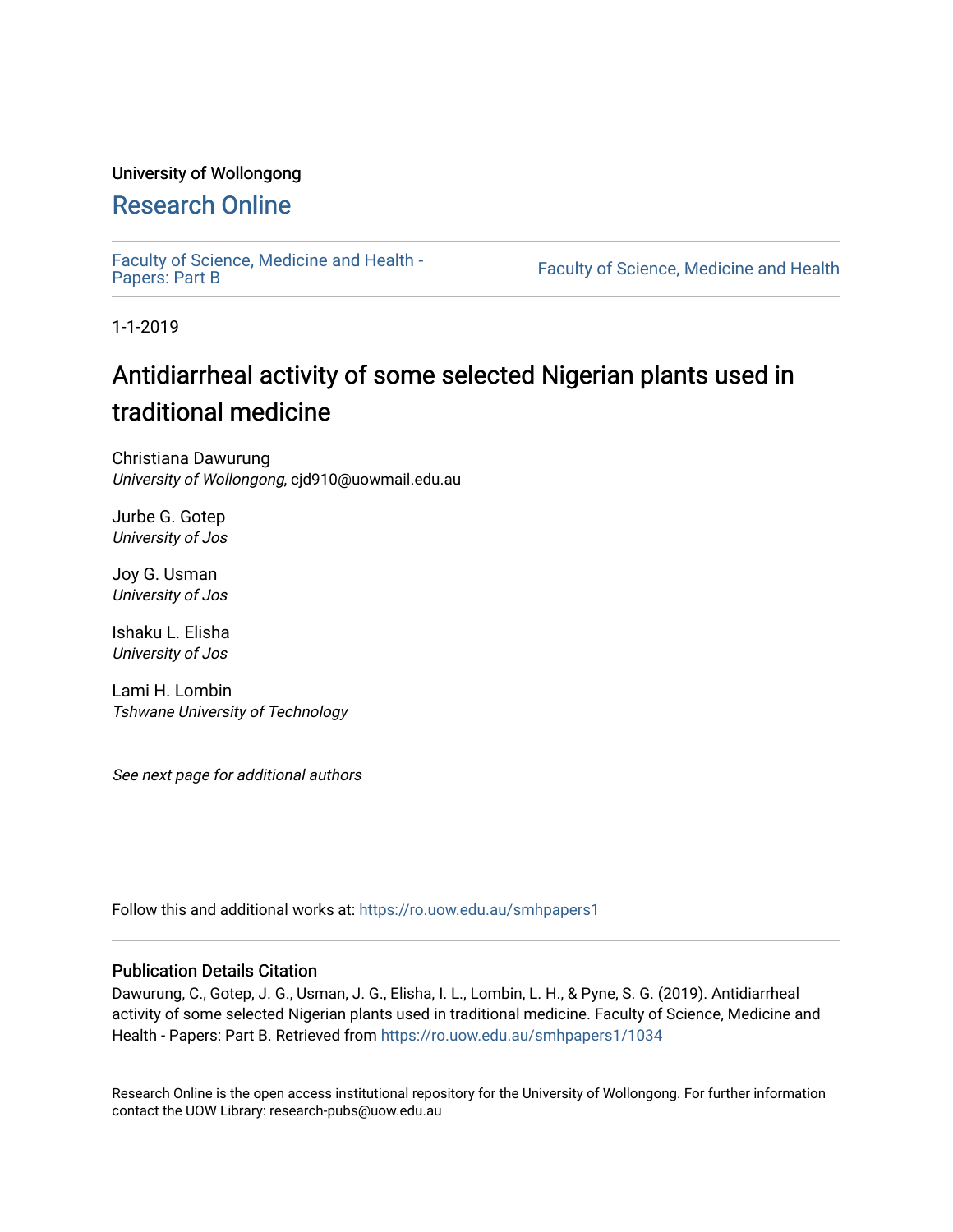# Antidiarrheal activity of some selected Nigerian plants used in traditional medicine

# **Abstract**

Context: Herbal preparations of the various parts of Vitellaria paradoxa, Neorautanenia mitis, Senna surattensis, and Hydnora abyssinica have been used in the Nigerian traditional medical practice to treat the symptoms of diarrhea in humans and animals. Aims: This study aims to validate claims of the traditional use of these plants in the treatment of diarrhea and provide a scientific basis for further studies. Materials and Methods: The median lethal dose (LD50) values of the extracts were obtained using the Limit test. Castor oil induced diarrhea and intestinal transit (motility) models in albino rats were used to determine the antidiarrheal activity. Graded doses of the extracts were administered to 3 test groups, while the positive control groups were given standard drugs (atropine and loperamide) and the negative control groups received distilled water per os. Results: The LD50 was considered higher than 2000 mg/Kg for all the extracts. In the castor oil-induced diarrhea model, the highest percentage inhibition of defecation was observed in the test groups treated with the extracts of H. abyssinica (82%) followed by S. surattensis (81%), N. mitis (66%), and V. paradoxa (32%). H. abyssinica extract significantly decreased the intestinal transit of charcoal meal compared to the other extracts. Conclusion: The antidiarrheal activities of all the extracts give credence to their traditional use. H. abyssinica comparatively had the best antidiarrheal activity and has the potential as an antidiarrheal agent. Thus, the need for further studies of this extract to investigate active fractions, isolate and characterize active compounds, and determine their activities and safety.

# Keywords

plants, used, traditional, nigerian, medicine, activity, antidiarrheal, selected

# Publication Details

Dawurung, C. J., Gotep, J. G., Usman, J. G., Elisha, I. L., Lombin, L. H. & Pyne, S. G. (2019). Antidiarrheal activity of some selected Nigerian plants used in traditional medicine. Pharmacognosy Research, 11 (4), 371-377.

# Authors

Christiana Dawurung, Jurbe G. Gotep, Joy G. Usman, Ishaku L. Elisha, Lami H. Lombin, and Stephen G. Pyne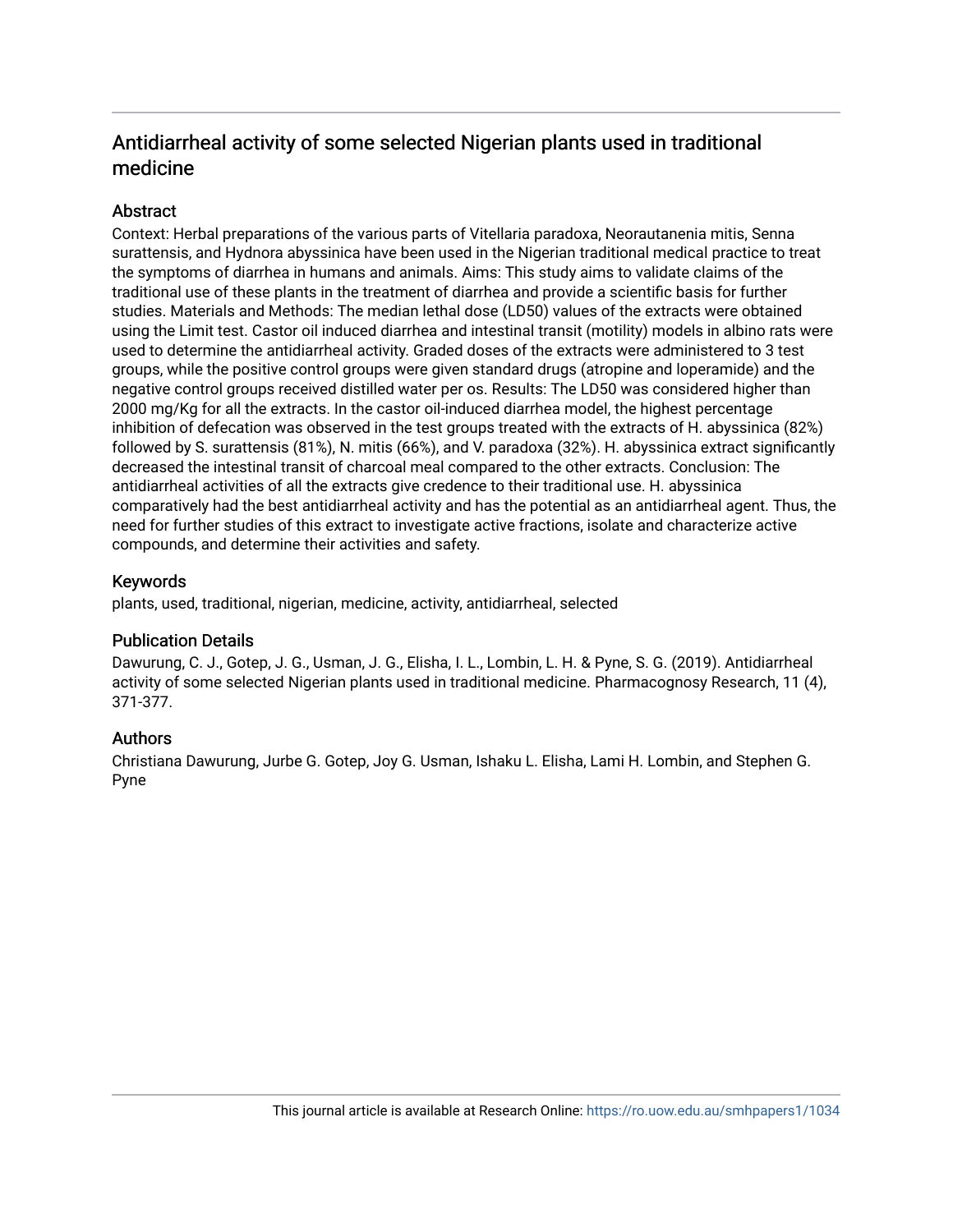# **Antidiarrheal Activity of Some Selected Nigerian Plants Used in Traditional Medicine**

#### **Christiana J. Dawurung1,2, Jurbe G. Gotep3 , Joy G. Usman3 , Ishaku L. Elisha3,4, Lami H. Lombin5 , Stephen G. Pyne1**

<sup>1</sup>School of Chemistry and Molecular Biosciences, Faculty of Science Medicine and Health, University of Wollongong, Wollongong, NSW, Australia, <sup>2</sup>Department of Veterinary Physiology, Biochemistry and Pharmacology, University of Jos, <sup>5</sup>Department of Veterinary Public Health and Preventive Medicine, Faculty of Veterinary Medicine, University of Jos, Jos, <sup>3</sup>Department of Biochemistry, Drug Development Section, National Veterinary Research Institute, Vom, Nigeria, <sup>4</sup>Department of Pharmaceutical Sciences, Faculty of Science, Tshwane University of Technology, Pretoria, South Africa

#### **ABSTRACT**

**Context:** Herbal preparations of the various parts of *Vitellaria paradoxa*, *Neorautanenia mitis, Senna surattensis,* and *Hydnora abyssinica* have been used in the Nigerian traditional medical practice to treat the symptoms of diarrhea in humans and animals. **Aims:** This study aims to validate claims of the traditional use of these plants in the treatment of diarrhea and provide a scientific basis for further studies. **Materials and Methods:** The median lethal dose  $(LD_{50})$  values of the extracts were obtained using the Limit test. Castor oil induced diarrhea and intestinal transit (motility) models in albino rats were used to determine the antidiarrheal activity. Graded doses of the extracts were administered to 3 test groups, while the positive control groups were given standard drugs (atropine and loperamide) and the negative control groups received distilled water *per os*. **Results:** The  $LD_{50}$  was considered higher than 2000 mg/Kg for all the extracts. In the castor oil-induced diarrhea model, the highest percentage inhibition of defecation was observed in the test groups treated with the extracts of *H. abyssinica* (82%) followed by *S. surattensis* (81%), *N. mitis* (66%), and *V. paradoxa* (32%). *H. abyssinica* extract significantly decreased the intestinal transit of charcoal meal compared to the other extracts. **Conclusion:** The antidiarrheal activities of all the extracts give credence to their traditional use. *H. abyssinica* comparatively had the best antidiarrheal activity and has the potential as an antidiarrheal agent. Thus, the need for further studies of this extract to investigate active fractions, isolate and characterize active compounds, and determine their activities and safety.

**Key words:** Antidiarrheal activity, *in vivo*, Nigerian plants, phytochemicals, traditional medicine

#### **SUMMARY**

• The study validates the *in vivo* safety and antidiarrheal properties of aqueous crude extracts of *Hydnora abyssinica*, *Neorautanenia mitis*, *Vitellaria paradoxa,* and *Senna surattensis* used in Nigeria traditional medicine. Results indicate that the extract of *H. abyssinica* is comparatively a more potent antidiarrheal agent.



**Abbreviations Used:** CAQ extract: Crude aqueous extract of *Senna surattensis*; ABAQ extract: Crude aqueous extract of *Neorautanenia mitis*; SBAQ extract: Aqueous crude extracts of *Vitellaria paradoxa*; KAQ extract:

Aqueous crude extract of *Hydnora abyssinica*; UJ: University of Jos, Nigeria; LD<sub>50</sub>: Median lethal dose; AUCC: Animal Use and Care Committee.

#### **Correspondence:**

Dr. Christiana J. Dawurung, School of Chemistry and Molecular Biosciences, Faculty of Science Medicine and Health, University of Wollongong, NSW 2522, Australia. E‑mail: golkada@yahoo.com **DOI:** 10.4103/pr.pr\_43\_19



# **INTRODUCTION**

Plants have served as the major source of medicines to humans and animals from ancient times and are still important today.[1] Centuries ago, medical practice depended largely on medicines from plants to proffer cure to many illnesses; however, a decline in the use of plant-base medicines was experienced especially in the Western countries owing to the development of more specific orthodox/synthetic drugs. In contrast, developing countries of the World continue to access this rich knowledge of herbal practice for their healthcare needs. This however is not without its associated challenges, such as unreliable evidence of safety, standardization, efficacy, and the ever-changing production practices.[2] In spite of these challenges, the use of herbal medicine still thrives in many industrialized and nonindustrialized countries of the world. For example, the Ayurvedic medicine of India, Kampo medicine used in Japan, traditional Chinese medicine, and the Unani medicine in the Middle East and South Asia are practiced by a large population of people.[3,4] In Africa, about 80% of the people in rural communities rely on traditional medicine for their primary healthcare needs and that of their animals. Approximately, 85% of traditional medicine involves the use of plant extracts.<sup>[5,6]</sup>

Diarrhea is a global health problem, with many causes ranging from viral, bacterial, parasitic, fungal, and other non-infectious causes such

This is an open access journal, and articles are distributed under the terms of the Creative Commons Attribution-NonCommercial-ShareAlike 4.0 License, which allows others to remix, tweak, and build upon the work non-commercially, as long as appropriate credit is given and the new creations are licensed under the identical terms.

**For reprints contact:** reprints@medknow.com

**Cite this article as:** Dawurung CJ, Gotep JG, Usman JG, Elisha IL, Lombin LH, Pyne SG. Antidiarrheal activity of some selected Nigerian plants used in traditional medicine. Phcog Res 2019;11:371-7.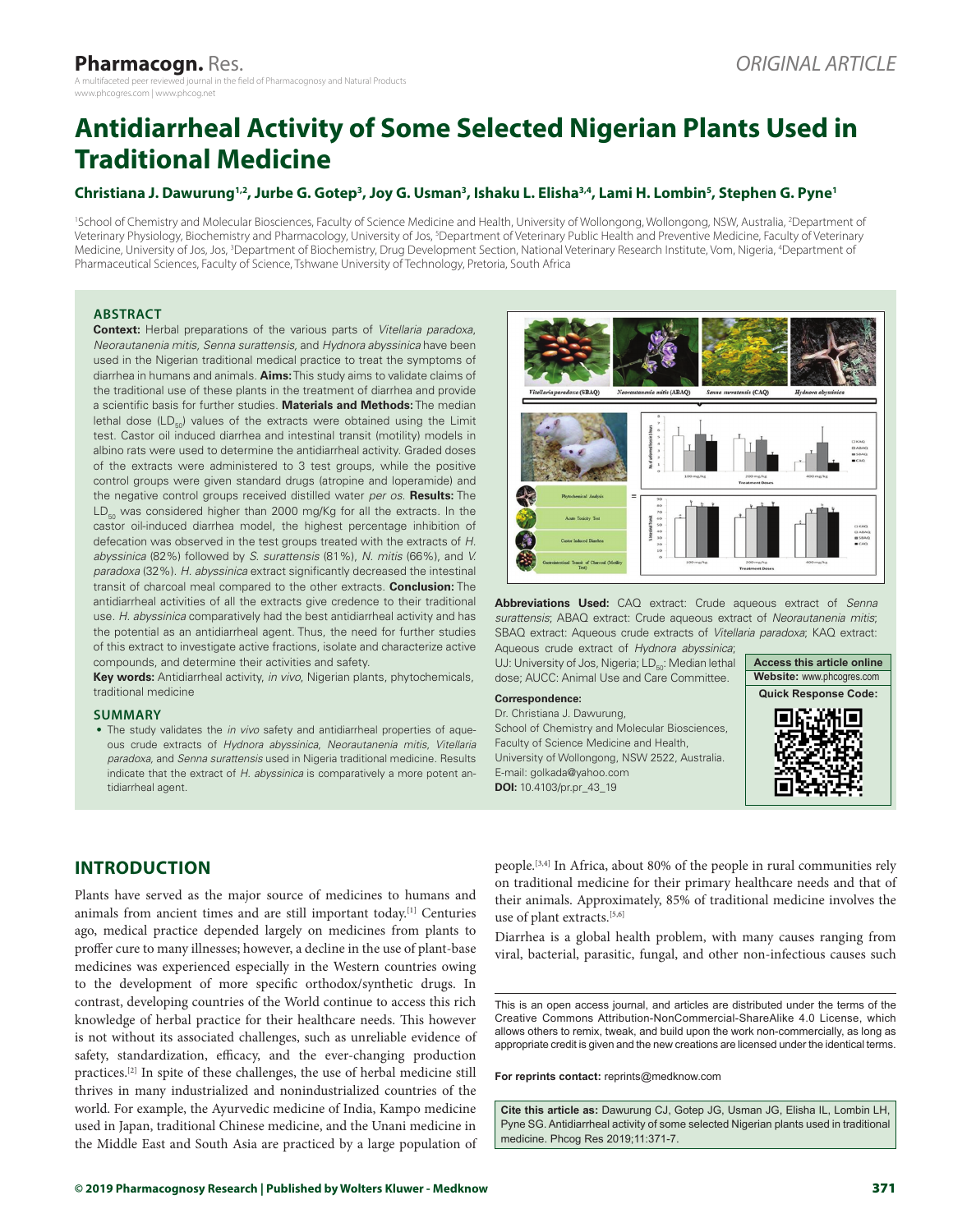as indigestion and malnutrition.[7] Diarrhea is a common symptom in many diseases, having a high mortality rate in children under the age of 5 years and causing about 4–5 million deaths annually.[8] Scientific reports suggest that diarrhea accounts for 1 in 9 child deaths globally, making diarrhea one of the leading cause of deaths in children.[8,9] This condition is very important in most rural communities, including nations like Nigeria. It has been reported that this condition kills 2195 children daily, more than AIDS malaria and measles combined.<sup>[10]</sup>

The above statistical information is quite alarming and worrisome. Hence, the need for continuous research into finding new alternative drugs that will effectively curb the menace of diarrhea. Our study therefore seeks to evaluate medicinal plants with claims of antidiarrheal activity from folklore and explore their potential scientifically in the search for newer, effective and more specific treatments for diarrhea. In addition, the World Health Organization have endorsed the use of herbal formulations in managing diarrhea.<sup>[11]</sup>

In this paper we report our study of four medicinal plants; *Vitellaria paradoxa, Neorautanenia mitis, Senna surattensis,* and *Hydnora abyssinica*. These are well known among traditional medical practitioners and rural livestock farmers in Plateau State Nigeria for their efficacy in the treatment of many diseases, including diarrhea (personal communication). *V. paradoxa* is also reported as useful in the treatment of symptoms of diarrhea among livestock farmers.[12,13]

*Neorautenenia mitis*  (A. Rich) Verdc. belongs to the Fabaceae family, with other species including *N. Edulis, N. pseudopachyrrhiza, N. amboensis,* and *N. ficifolia*. It is mostly found in Central, South, and West Africa.<sup>[14]</sup> In Nigeria, the plant is found in the middle belt or central regions. Local names include Abargora (Hausa, Nigeria), Karamin karara (Hausa, Nigeria), Igitembatenibe or Amakubwe (Rwanda).<sup>[14,15]</sup> It is traditionally used as a fish poison, insecticide, and anticonvulsant and is used to treat conditions such as syphilis, female frigidity, skin infection, dysmenorrhea, neuropsychiatric disorders, and other painful conditions.<sup>[16,17]</sup> Empirical studies conducted on this plant include acaricidal and insecticidal activities, cytotoxicity, antimicrobial and antinociceptive activities. Mosquitocidal activities against larvae of *Anopheles gambiae* and *Culex quinquefasciatus* have also been documented.<sup>[17,18]</sup> The preliminary phytochemical studies on the crude extract revealed the presence of flavonoid, saponin, glycoside, tannins, and alkaloids.[17] However, within the limits of our literature review, no antidiarrheal studies are reported.

*Vitellaria paradoxa* C.F. Gaertn is from the family Sapotaceae. This plant is indigenous to Africa, growing naturally in the wild in the open and parkland savannahs as well as the Southern Sahel. It is a small‑ to medium‑sized branched deciduous tree which bears fruit when it is 10–15 years of age. It is commonly found in Nigeria, Togo, Mali, Cameroun, Cote d Ívoire, Ghana, Guinea, Uganda, Senegal, Burkina Faso, and Sudan. The popular tree has the following common names: Shea butter tree (English), Kareje (Fulfulde, Nigeria), Kadanya (Hausa, Nigeria), Okwuma (Igbo, Nigeria), Ikini (Taroh, Nigeria), and Mmameng (Cham, Nigeria).[19] The fruits of *V. paradoxa* are eaten for their nutritional and medicinal values. The oil, extracted from the seed, known as shea butter is used as a skin and hair moisturizer and for the treatment of other skin conditions such as acne, chapped lips, dry skin, burns, scars, stretch marks, wrinkles, arthritis, and rheumatism.<sup>[19]</sup> Shea butter is also used in the formulations of cosmetics, pharmaceuticals, chocolates, and biodiesel.[20] The roots, seeds, fruits, and stem bark are used for the treatment of enteric infections such as diarrhea, dysentery, helminthiasis and other gastrointestinal tract infections, skin disease, and wound infection.<sup>[21]</sup> Pharmacological evaluation carried out on this plant include antimicrobial,<sup>[22]</sup> antidiarrheal,<sup>[23]</sup> anti-inflammatory, and anti‑arthritic activities.[24] In a qualitative phytochemical analysis of the

ethanolic extract of the stem bark, carbohydrates, alkaloids, saponins, tannins, and cardiac glycosides were present.<sup>[19]</sup>

*Senna surattensis* (Burm. f.) H. Irwin and Barneby belongs to the Fabaceae family. It is a small tree with about 18 cm leaves and 6–10 pairs of leaflets, and its origins are obscure. It was speculated that *S. surattensis* was introduced into Nigeria and then escaped into the wild. The plant is sighted by roadsides, in pastures and wastelands. Some common names include Golden or Bush Senna (English) and Dorowan bature (Hausa, Nigeria). It is used for ornamental purposes but the leaves are eaten in some parts of the world and it is an important ingredient in traditional and folklore medicine. The plant possesses anticancer, anti-inflammatory, antioxidant, and antimicrobial activities. A phytochemical analysis revealed the presence of alkaloids, anthraquinones, flavonoids, carbohydrates, proteins, steroids, terpenoids, cardiac glycosides, and phlobatanins.[25] Within the limit of our search, we find no antidiarrheal studies conducted on this plant.

*Hydnora abyssinica* A. Braun is from the Hydnoraceae family. It is a parasitic plant mostly found attached to the roots of Acacia trees.<sup>[26,27]</sup> It lacks chlorophyll, and the body parts consist of only roots and flowers. It is widely spread over many African countries including Somalia, Sudan, Angola, Namibia, Ethiopia, Kenya, and Nigeria. In Sudan, it is used in the treatment of bacterial infections, dysentery, cholera, and tonsillitis, while in Kenya, it is used for throat ache, stomach ache, dysentery, and retained placenta in animals. In Nigeria, it is used in the treatment of diarrhea (personal communication). The antibacterial activity and cytotoxicity of the chemical constituents of these plants were studied by Yagi *et al*. [27] The phytochemical analysis of the root extracts revealed the presence of alkaloids, tannins, phenols, steroids, and flavonoids.<sup>[28]</sup>

The herbal preparations of these four plants are normally done by drying and grinding the medicinal plant parts into a powder. The plant powder is soaked in cold water (maceration) for a period and thereafter decanted and the soluble portion is administered to the patient to treat the symptoms of diarrhea (personal communication). Therefore, we carried out our experiments using the aqueous extracts from these plants prepared as described above to validate their potency as antidiarrheal medications. We have not found any scientific reports of the antidiarrheal activity of the aqueous extracts of these four plants, and for the first time, we report herein a comparison of the antidiarrheal activities of these plants using the castor oil‑induced diarrhea and motility test models in albino rats. Furthermore, these models in albino rats allow for easy experimental replication of diarrhea, which affects both humans and animals alike.

## **MATERIALS AND METHODS**

## Collection and identification of plants

The selected plants were collected from Kabwir in Kanke Local Government Area of Plateau State, Nigeria in July 2016. Mr. Otuwose Agyeno of the Department of Plant Science and Technology University of Jos, Nigeria identified the plants. Plant samples were deposited in the herbarium, and voucher/reference numbers were allocated as follows: *V. paradoxa* (UJ16000245), *N. mitis* (UJ16000246), *S. surattensis* (UJ16000248), and *H. abyssinica* (UJ16000248).

#### Experimental animals

Young adults (12 weeks old) Wistar albino rats of both sexes were obtained from the animal house of the National Institute for Trypanosomosis Research Vom, Nigeria. The rats were kept in metal cages lined with wood shavings and were allowed to adjust to the laboratory environment for a period of 2 weeks before the commencement of the experiments. The rats were housed in spacious cages (6 rats per cage size  $17'' \times 13''$ ) before the experimental groupings. They were fed on pelletized rodent feed from Dagom Farms of the National Veterinary Research Institute (NVRI) Vom and water was provided *ad libitum*.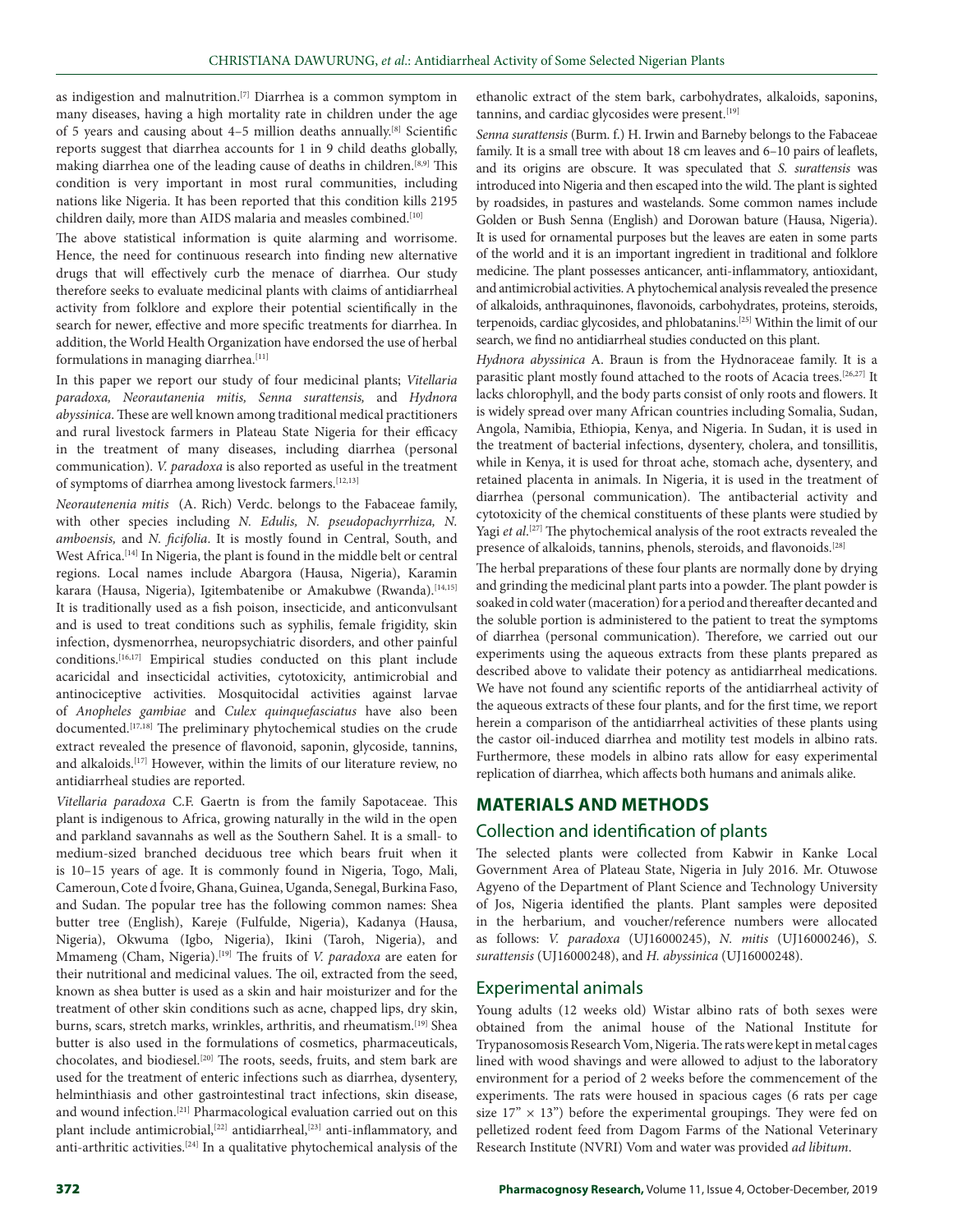#### Ethics approval and consent to participate

Ethics approval for animal use was obtained from the Animal Use and Care Committee of the NVRI (Approval number–NVRI/EC/20/010). No consent approval was required for this study.

#### Extraction

#### *Hydnora abyssinica*

The roots were cut into smaller pieces and dried in a hot air oven at 45°C for 5 days then ground into powder. To 571 g of the pulverized roots was added 3 L of distilled water and kept in the refrigerator and allowed to extract for a period of 24 h, after which it was filtered and the filtrate dried in a hot air oven at 50°C for 2 days to obtain the dried aqueous extract as brick red solid weighing 64.0 g with a percentage yield of 11.2%.[29,30] The dried aqueous extract of *H. abyssinica* was labeled KAQ, coined from the common Hausa name, Kaushe.

#### *Neorautanenia mitis*

Tubers of *N. mitis* were cut into smaller pieces and sun dried for 3 days and further dried in a hot air oven at 45°C for 1 day. The dried material was then pulverized, and 1000 g of the powder was extracted with 4 L of distilled water and kept in the refrigerator for 24 h, after which it was filtered and the filtrate dried in a hot air oven at 50°C for 2 days to obtain the dried aqueous extract as dark brown solid weighing 65.2 g with a percentage yield of 6.5%.[29,30] The dried *N. mitis* aqueous extract was labeled ABAQ, coined from the Hausa local name Abargora.

#### *Vitellaria paradoxa*

The stem bark was cut into smaller pieces, dried in a hot air oven at 45°C for 4 days and then pulverized. To a portion of 1000 g of powdered plant material, 4 L of distilled water was added and the mixture was kept in the refrigerator for 24 h, after which it was filtered and the filtrate dried in a hot air oven at 50°C for 3 days to obtain the dried aqueous extract as light brown solid weighing 35.0 g with a percentage yield of 3.5%.<sup>[29,30]</sup> The dried aqueous extract was labeled SBAQ, coined from the English common name Shea butter.

#### *Senna surattensis*

The leaves of the plant were dried in a hot air oven at 45°C for 2 days, after which they were pulverized. To 285 g of the plant powder was added 2 L of distilled water and kept in the refrigerator and allowed to extract for a period of 24 h, after which it was filtered and the filtrate dried in the hot air oven at 50°C for 3 days to obtain the dried aqueous extract as dark green solid weighing 17.0 g with a percentage yield of 6.0%.<sup>[29,30]</sup> The dried aqueous extract of *S. surattensis* was labeled CAQ, coined from the name Cassia synonym for the genus Senna.

#### Preliminary phytochemical analysis

All of the aqueous extracts were subjected to a qualitative phytochemical analysis to indicate the presence or absence of specific classes of secondary metabolites, using standard methods as described by Sasidharan *et al*. [31]

#### Acute toxicity studies (limit test)

The acute toxicity studies were carried out using the limit test in Wister albino rats, to determine the median lethal dose  $(LD_{50})$  of the aqueous extracts, using a standard protocol described by the Organization for Economic Co-operation and Development (OECD).<sup>[32]</sup> Briefly, three albino rats kept in separate cages were used for the testing of each extract. The first rat was given a limited dose of 2000 mg/kg of the extract orally and observed for signs of toxicity and ultimate death. If the first rat survived, the procedure was repeated with the second rat, and then the third rat if the second rat survived.

#### Determination of antidiarrheal activity

The four dried aqueous extracts were used for the antidiarrheal experiments, which was carried out at the Drug Development Section in the Department of Biochemistry, NVRI Vom, Nigeria.

# Castor oil-induced diarrhea

For each of the aqueous extracts, 25 rats of both sexes weighing between 130 and 200 g were used for the experiments, which were conducted during the daytime. The rats were fasted for 12 h before the commencement of the experiment, having access to water only. The rats were randomly allocated into five groups of five rats each. Groups 1, 2, and 3 were given graded doses (100 mg/kg, 200 mg/kg, and 400 mg/kg) of the dried extract reconstituted in distilled water. The graded doses for the extracts were considered based on the result obtained from the toxicity studies; the doses were within safe limits for experimental purpose. Group 4 were given distilled water, while Group 5 was given loperamide. Groups 4 and 5 are the control groups. The rats were then housed singly in a perforated cage lined with white blotting paper. One h after the above treatment, all the rats in the groups were given 1 mL of castor oil orally. The rats were observed for 5 h for watery (wet) or unformed feces. The watery feces from each rat were counted hourly for up to 5 h. At the end of the experiment, the group mean feces was obtained, and the percentage of protection was calculated using the formula:[29,33]

Mean of unformed faeces of water control − mean of unformed faeces of treatment  $\times$  100

Mean of unformed faeces of water control

#### Gastrointestinal transit of charcoal (motility test)

For each of the aqueous extracts, 25 rats of both sexes weighing between 130 and 200 g were used for the experiments, which were conducted during the day time. The animals were fasted for 16 h before the commencement of the experiment but allowed access to water. They were randomly divided into five groups of five rats each. Groups 1, 2, and 3 were treated orally with graded doses (100 mg/kg, 200 mg/kg, and 400 mg/kg) of the dried aqueous extracts reconstituted in distilled water. The graded doses for the extracts were considered based on the result obtained from the toxicity studies; the doses were within safe limits for experimental purpose. Group 4 were treated with distilled water, while Group 5 was treated with atropine sulfate. Groups 4 and 5 are the control groups. 30 min after extract and drug administrations, 1 mL of 5% activated charcoal suspension in 10% aqueous solution of acacia gum powder was given orally to each rat. After 30 min of administering the activated charcoal, the rats were humanely sacrificed and the abdomen was opened to access the intestine. The distance travelled by the charcoal meal from pylorus was measured and expressed as a percentage of the total length of intestine from pylorus to the cecum to calculate the percentage intestinal transit of activated charcoal.[34]

Percentage of intestinal transit Meal travel from<br>pylorus to cecum Total length of small intestine from pylorus to cecum  $\times$ 100

## Statistical analysis

The data were presented as mean  $\pm$  standard error of mean ( $n = 5$ ). Difference between means of different treatments was determined by analysis of variance using the SPSS version 23 IBM® SPSS® (NY, USA). *P* < 0.05 was considered as statistically significant.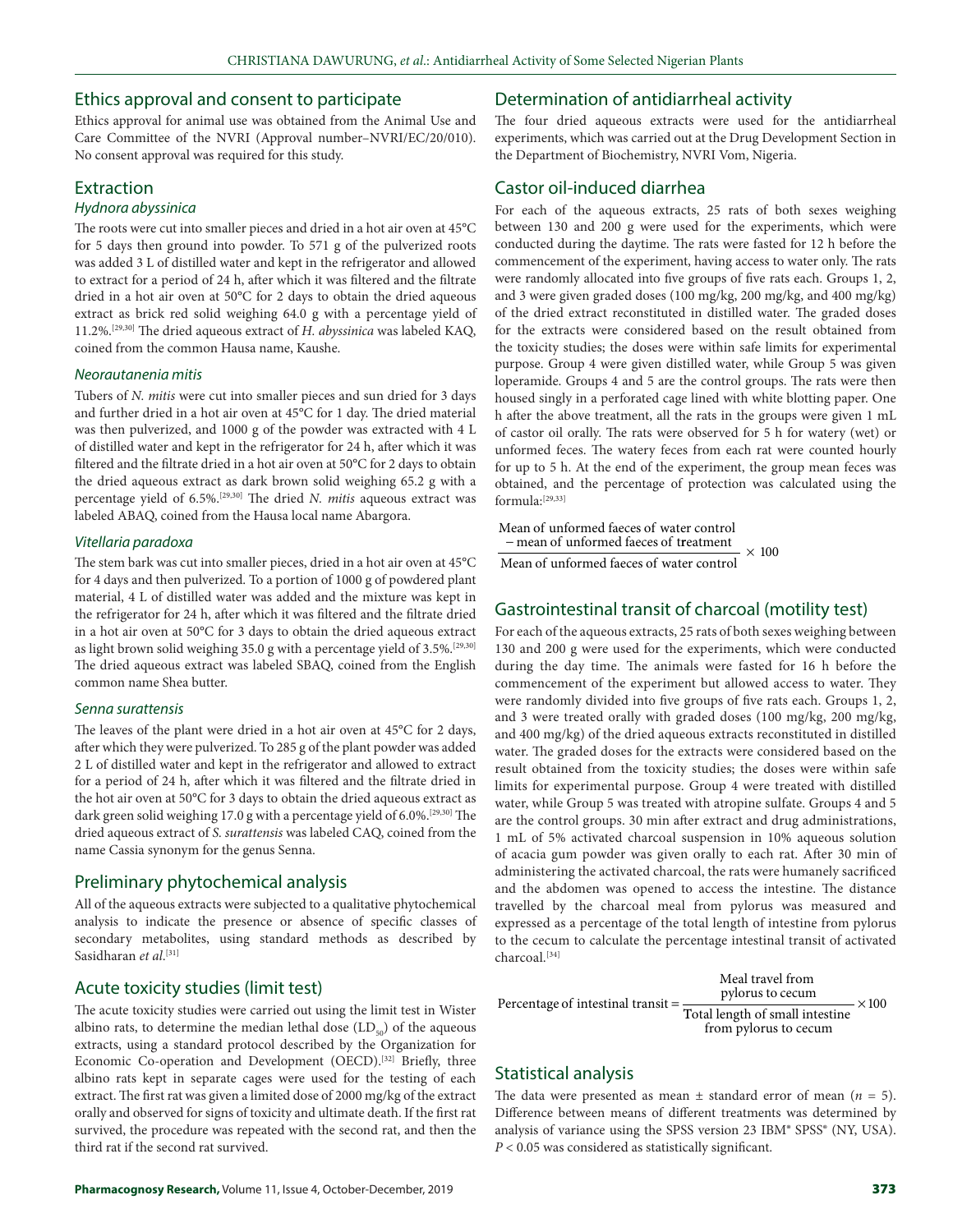#### **RESULTS**

The physical appearance and percentage yields obtained from the extraction procedure of all the four plants are summarized in Table 1.

#### Preliminary phytochemical screening

Qualitative phytochemical analysis showed the aqueous extracts of *H. abyssinica* (KAQ), *N. mitis* (ABAQ), *V. paradoxa* (SBAQ), and *S. surattensis* (CAQ) contained tannins, cardiac glycosides, steroids, and alkaloids. In addition, flavonoids were detected in all these extracts except for KAQ. Saponins were detected in KAQ, ABAQ, and CAQ but not detected in SBAQ. Anthraquinones were not detected in any of the four extracts [Table 2].

# Median lethal dose  $(LD_{50})$

No mortality was recorded in the rats treated with the limit dose of 2000 mg/kg of all the plants extracts [Table 3]. This indicates that none of the Plant has  $LD_{50} \le 2000$  mg/kg.

# Gastrointestinal transit of activated charcoal in rats treated with the aqueous crude extracts *Aqueous crude extract of Hydnora abyssinica*

There was significant decrease in the intestinal transit of activated charcoal administered to rats treated with all doses of KAQ extract when compared to rats treated with distilled water [Table 4]. The rats treated with the highest dose of the extract decreased the transit to an extent comparable with the standard drug (atropine sulfate 5 mg/kg). This is an indication that the plant may have antidiarrheal activity.

#### *Crude aqueous extract of Neorautanenia mitis*

Administration of ABAQ extract did not affect the gastrointestinal transit of activated charcoal administered to rats treated with the extract when compared with the control rats treated with distilled water [Table 4]. A significant  $(P < 0.05)$  decrease was observed in rats treated with the standard drug (atropine sulfate 5 mg/kg) when compared to the control rats.

#### *Aqueous crude extracts of Vitellaria paradoxa*

Treatment with SBAQ did not result in significant decrease in the distance travelled by charcoal meal in the gastrointestinal tract of rats when compared to the control [Table 4]. The standard drug on the other hand significantly  $(P < 0.05)$  decreased the distance travelled by the charcoal meal.

#### *Crude aqueous extract of Senna surattensis*

The gastrointestinal transit of charcoal in rats treated with CAQ extract was not significantly different from the control rats. However, treatment with atropine significantly decreased intestinal transit of activated charcoal [Table 4].

# Comparison of the effects of the aqueous crude extracts on intestinal transit of activated charcoal in rats

Comparison of the four extracts showed that dose‑for‑dose, KAQ extract significantly decreased the intestinal transit of activated charcoal when compared to the other extracts [Figure 1]. This is an indication that the KAQ extract was more effective in inhibiting gastrointestinal tract motility. Hence, this may have greater potential for antidiarrheal activity.

# Inhibition of defecation after administration of the aqueous crude extracts in albino rats *Aqueous crude extract of Hydnora abyssinica*

In the castor oil‑induced diarrhea model, the KAQ extract significantly decreased fecal output in rats treated with the extract when compared with the control rats treated with distilled water [Table 5]. The inhibition of defecation in rats treated with 400 mg/kg (82%) was comparable to that of rats treated with the standard drug (loperamide 10 mg/kg). This is a further indication of the antidiarrheal potential of the KAQ extract.

#### *Crude aqueous extract of Neorautanenia mitis*

The fecal output of rats treated with the ABAQ extract was significantly lower than that of rats treated with distilled water. The percentage inhibition was marginally dose dependent with 100 mg/kg, 200 mg/kg, and 400 mg/kg showing 61%, 64%, and 66% inhibition of fecal output, respectively [Table 5].

#### *Aqueous crude extracts of Vitellaria paradoxa*

The mean defecation of rats treated with the SBAQ extract was significantly lower than that of rats treated with distilled water. The highest dose administered (400 mg/kg) inhibited fecal output by 32% while the lowest dose (100 mg/kg) inhibited fecal output by 13% [Table 5].

#### *Crude aqueous extract of Senna surattensis*

The fecal output of rats treated with various doses of the CAQ extract was significantly lower than that of rats treated with distilled water. The highest percentage inhibition of 81% was observed in rats treated

**Table 1:** Physical appearance and percentage yield of extracts from *Hydnora abyssinica, Neorautanenia mitis, Vitellaria paradoxa,* and *Senna surattensis*

| <b>Extract</b> | Appearance        | Amount of dry plant material (q) | Amount of extract (q) | Percentage yield (%) |
|----------------|-------------------|----------------------------------|-----------------------|----------------------|
| <b>KAQ</b>     | Brick red solid   | 571                              | 64.0                  | 11.2                 |
| ABAQ           | Dark brown solid  | 1000                             | 65.2                  | 6.5                  |
| <b>SBAQ</b>    | Light brown solid | 1000                             | 35.0                  | 3.5                  |
| CAO            | Dark green solid  | 285                              | 17.0                  | 6.0                  |

KAQ: Aqueous crude extract of *Hydnora abyssinica*; ABAQ: Crude aqueous extract of *Neorautanenia mitis*; SBAQ: Aqueous crude extracts of *Vitellaria paradoxa*; CAQ: Crude aqueous extract of *Senna surattensis*

|  |  |  |  |  |  |  | Table 2: Phytochemical composition of Hydnora abyssinica, Neorautanenia mitis, Vitellaria paradoxa, and Senna surattensis aqueous extracts |
|--|--|--|--|--|--|--|--------------------------------------------------------------------------------------------------------------------------------------------|
|--|--|--|--|--|--|--|--------------------------------------------------------------------------------------------------------------------------------------------|

| <b>Extract</b> | <b>Phytochemical composition</b> |                    |                 |                 |                          |                       |                 |
|----------------|----------------------------------|--------------------|-----------------|-----------------|--------------------------|-----------------------|-----------------|
|                | <b>Tannins</b>                   | Cardiac glycosides | <b>Steroids</b> | <b>Alkaloid</b> | <b>Flavonoid</b>         | <b>Anthraguinones</b> | <b>Saponins</b> |
| KAQ            |                                  |                    |                 |                 | $\overline{\phantom{0}}$ |                       |                 |
| <b>ABAQ</b>    |                                  |                    |                 |                 |                          |                       |                 |
| <b>SBAQ</b>    |                                  |                    |                 |                 |                          |                       |                 |
| CAQ            |                                  |                    |                 |                 |                          |                       |                 |

+: Detected; −: Not detected; KAQ: Aqueous crude extract of *Hydnora abyssinica*; ABAQ: Crude aqueous extract of *Neorautanenia mitis*; SBAQ: Aqueous crude extracts of *Vitellaria paradoxa*; CAQ: Crude aqueous extract of *Senna surattensis*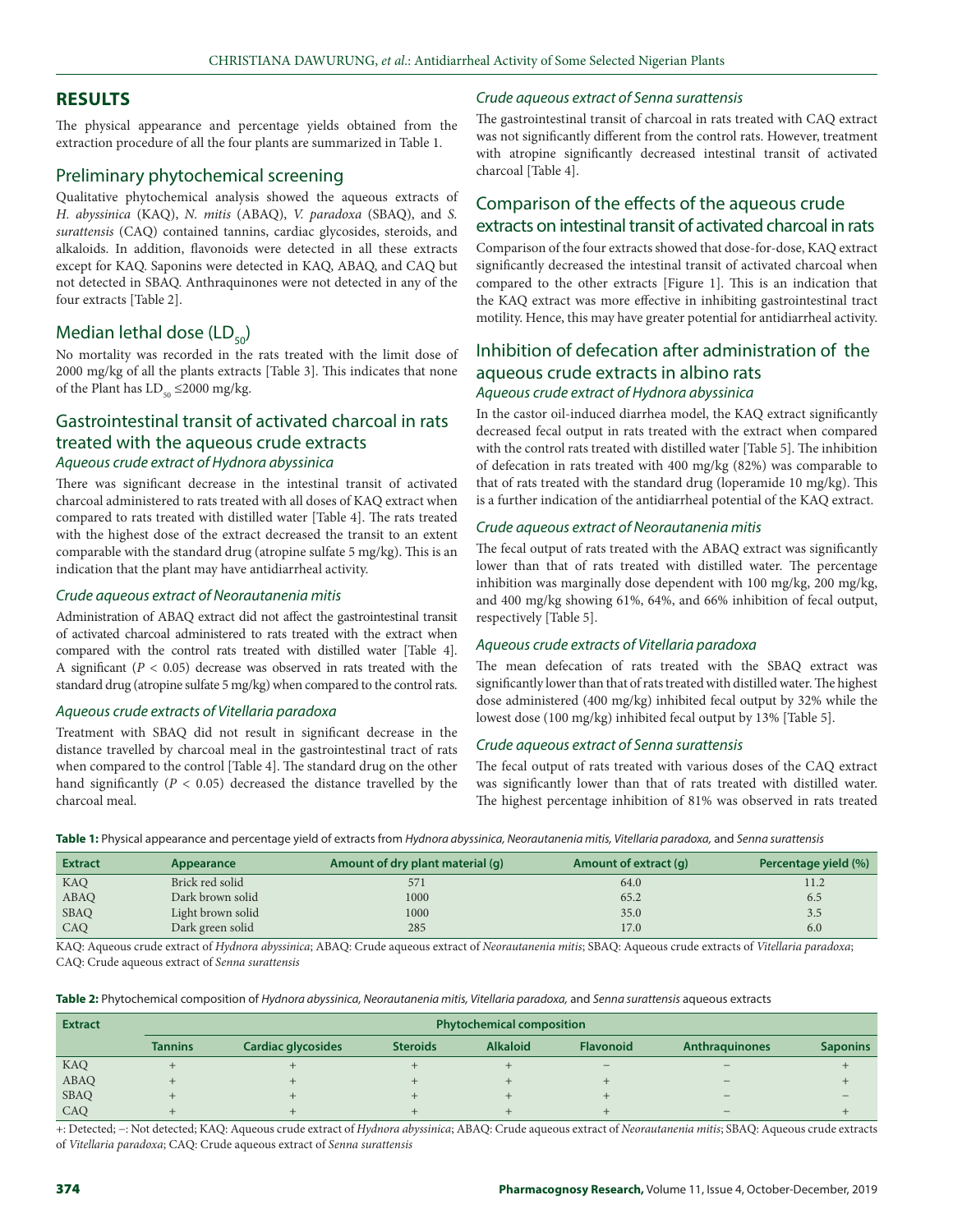with 400 mg/kg of the extract [Table 5]. This shows that the extract has with 400 mg/kg of the extract [Table 5]. This shows that the extract has **Comparison of inhibition of defecation in rats** antidiarrheal potential.



**Figure 1:** Comparison of intestinal transit of charcoal meal in rats treated with the different aqueous extracts. KAQ: *Hydnora abyssinica*; ABAQ: *Neorautanenia mitis*; SBAQ: *Vitellaria paradoxa*; CAQ: *Senna surattensis*. Bars with different letter superscripts in the same cluster are significantly different

**Table 3:** Median lethal dose of *Hydnora abyssinica, Neorautanenia mitis, Senna surattensis*, and *Vitellaria paradoxa* aqueous extracts

| <b>Extract</b> | <b>Number</b><br>of rats | <b>Dose</b><br>(mq/kg) | <b>Mortality</b> | $\mathsf{LD}_{\mathsf{so}}$<br>(mg/kg) |
|----------------|--------------------------|------------------------|------------------|----------------------------------------|
| KAQ            | 3                        | 2000                   | 0/3              | >2000                                  |
| ABAQ           | 3                        | 2000                   | 0/3              | >2000                                  |
| <b>SBAQ</b>    | 3                        | 2000                   | 0/3              | >2000                                  |
| CAO            | 3                        | 2000                   | 0/3              | >2000                                  |

KAQ: Aqueous crude extract of *Hydnora abyssinica*; ABAQ: Crude aqueous extract of *Neorautanenia mitis*; SBAQ: Aqueous crude extracts of *Vitellaria paradoxa*; CAQ: Crude aqueous extract of *Senna surattensis*

# treated with the aqueous crude extracts

A dose for dose comparison of the extracts showed no significant difference in the output of unformed feces of the extract-treated rats. The only exception was the significant reduction observed in defecation of rats treated with CAQ extract (400 mg/kg) when compared with SBAQ extract (400 mg/kg) [Figure 2].

When the percentage inhibition of defecation of the extracts is compared, the highest inhibition of 82% was observed in rats treated with 400 mg/kg of KAQ followed by rats treated with 400 mg/kg of CAQ (81%). The lowest inhibition at a dose of 400 mg/kg (32%) was observed in rats treated with SBAQ. At the dose of 100 mg/kg, ABAQ exhibited the highest inhibition (61%). However, on administration of higher doses (200 mg/kg and 400 mg/kg), the increase in inhibition was marginal (64% and 66%, respectively). On the other hand, inhibition of defecation in rats treated with KAQ and CAQ increased substantially with increase in dose from 200 mg/kg to 400 mg/kg [Table 6].

#### **DISCUSSION**

Phytochemicals are responsible for the biological activities of medicinal plants, and their presence in any plant extract is an indication of activity. The tannins, cardiac glycosides, steroids, alkaloids, and saponins present in *H. abyssinica* (KAQ) agrees with the findings of Wintola and Afolayan.<sup>[28]</sup> In addition, Saadabi and Ayoub<sup>[35]</sup> reported the presence of these phytochemical types with the exception of cardiac glycosides and saponins. The phytochemicals detected in *V. paradoxa* (SBAQ) were similar to those reported by El‑Mahmood *et al*. [22] when various organic solvents were used for extraction. Kabila *et al*. [36] in their review on *Cassia* (synonym for Senna) species reported the presence of alkaloids, flavonoids, saponins, and tannins in either the leaf, leaf/flower, and/or aerial parts of the plant *Cassia surattensis* using various organic extraction solvents (methanol, ethanol, ethyl acetate, hexane, and chloroform).

**Table 4:** Percentage intestinal transit of charcoal meal in rats treated with *Hydnora abyssinica* extract, *Neorautanenia mitis* extract, *Vitellaria paradoxa* extract, and *Senna surattensis* extract

| <b>Treatment</b>                  | Total length of intestine (cm) | Distance travelled by charcoal meal (cm) | Percentage intestinal transit |
|-----------------------------------|--------------------------------|------------------------------------------|-------------------------------|
| KAQ extract                       |                                |                                          |                               |
| Water                             | $103.28 \pm 3.87$              | $75.30 \pm 1.30$                         | 73.36±3.26                    |
| $100$ mg/kg                       | 114.56±4.07                    | $69.66 + 3.05$                           | $60.75 \pm 0.76$ *            |
| $200$ mg/kg                       | 102.88±4.24                    | $63.38 \pm 4.00$                         | $61.87 \pm 3.58$ *            |
| $400$ mg/kg                       | $117.44\pm 5.60$               | $52.48 \pm 8.27$                         | $44.80\pm6.58*$               |
| Atropine 5 mg/kg                  | 123.68±3.00                    | $50.26 \pm 4.14$                         | 44.79±4.24*                   |
| ABAQ extract                      |                                |                                          |                               |
| Water                             | $103.28 \pm 3.87$              | $75.30 \pm 1.30$                         | $73.36 \pm 3.26$              |
| $100 \frac{\text{mg}}{\text{kg}}$ | $102.28 \pm 2.96$              | $80.80 \pm 6.27$                         | 78.90±6.71                    |
| $200$ mg/kg                       | $110.00 \pm 2.59$              | $86.84 \pm 3.82$                         | 78.44±2.28                    |
| $400$ mg/kg                       | $108.40 \pm 3.03$              | $82.80 \pm 2.44$                         | $68.19 \pm 3.92$              |
| Atropine 5 mg/kg                  | 123.68±3.00                    | 50.26±4.14                               | $40.43 \pm 2.32$ *            |
| SBAQ extract                      |                                |                                          |                               |
| Water                             | $104.20 \pm 4.12$              | $72.20 \pm 6.55$                         | 74.77±4.77                    |
| $100$ mg/kg                       | 101.60±4.98                    | $76.60 \pm 5.03$                         | 78.16±1.90                    |
| $200$ mg/kg                       | $110.00 \pm 2.59$              | $86.40 \pm 3.83$                         | 78.44±2.28                    |
| $400$ mg/kg                       | $108.40 \pm 3.03$              | $82.80 \pm 2.44$                         | $76.41 \pm 1.25$              |
| Atropine 5 mg/kg                  | $108.60 \pm 2.01$              | 57.16±4.42                               | $40.43 \pm 2.32$ *            |
| CAQ extract                       |                                |                                          |                               |
| Water                             | $104.20 + 4.12$                | $72.20 \pm 6.55$                         | 74.77±4.77                    |
| $100 \frac{\text{mg}}{\text{kg}}$ | $93.20 \pm 2.78$               | $72.20 \pm 6.55$                         | 78.17±3.91                    |
| $200$ mg/kg                       | 99.80±4.04                     | 77.40±3.36                               | 78.40±5.78                    |
| $400$ mg/kg                       | $96.80 \pm 2.82$               | $67.00 \pm 2.88$                         | 69.71±4.75                    |
| Atropine 5 mg/kg                  | $108.60 \pm 2.0$               | 57.16±4.42                               | $40.43 \pm 2.32$ *            |

Values are expressed as mean±SEM (*n*=5). \**P*<0.05 significantly different from distilled water treated group. SEM: Standard error of mean; KAQ: Aqueous crude extract of *Hydnora abyssinica*; ABAQ: Crude aqueous extract of *Neorautanenia mitis*; SBAQ: Aqueous crude extracts of *Vitellaria paradoxa*; CAQ: Crude aqueous extract of *Senna surattensis*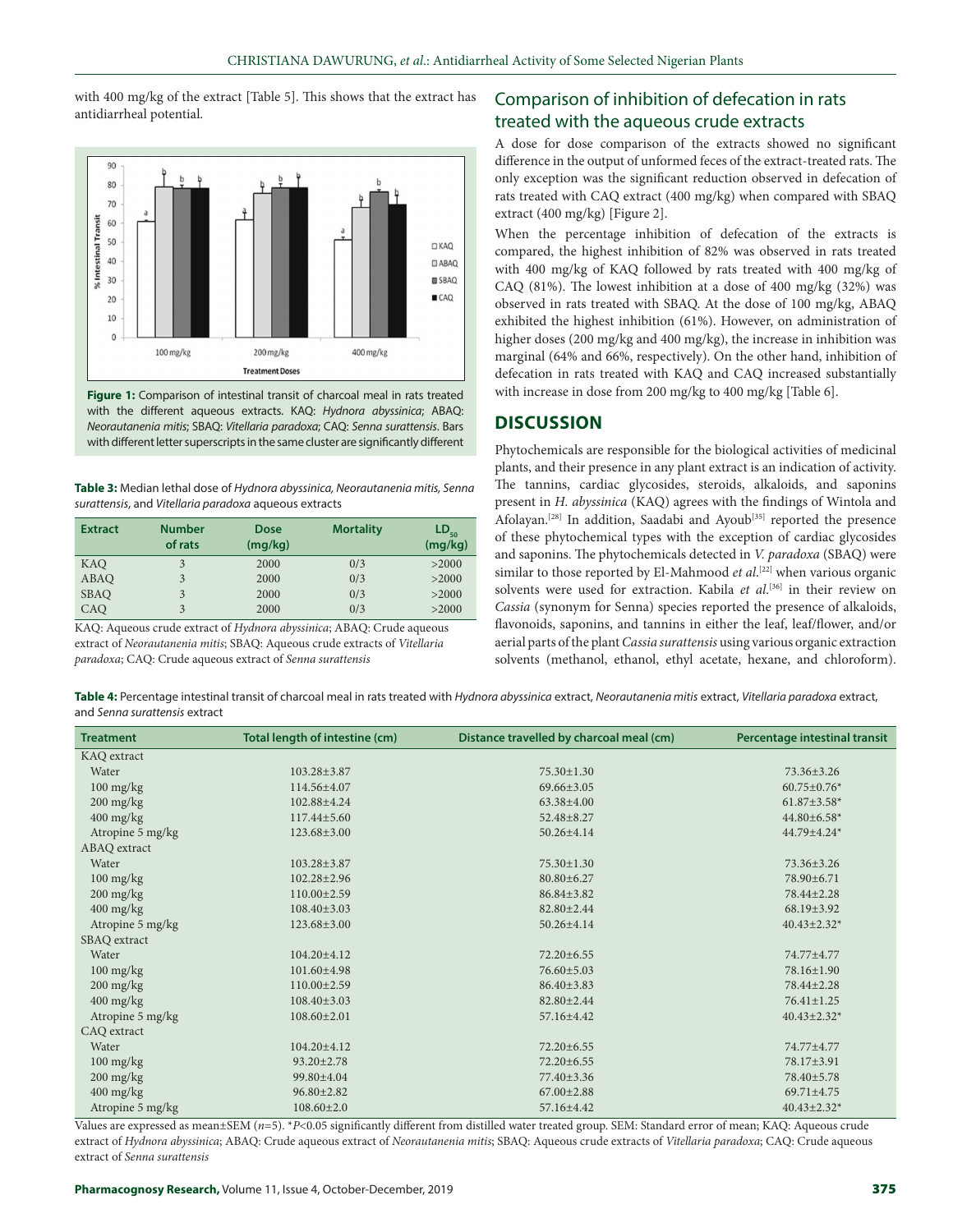

**Figure 2:** Comparison of inhibition of defecation in rats treated with the different aqueous extracts. KAQ: *Hydnora abyssinica*; ABAQ: *Neorautanenia mitis*; SBAQ: *Vitellaria paradoxa*; CAQ: *Senna surattensis*. \*Significantly different from SBAQ in the same cluster

There are no reports of these phytochemicals within the aqueous extract. Alkaloids, tannins, flavonoids, and phenolic phytochemical class types present in these current four plants extracts have been shown to have antidiarrheal activities.[33]

The median lethal dose  $(LD_{50})$  of more than 2000 mg/kg was observed in all the extracts, and the absence of mortality in this study is an indication that the plants are relatively safe. According to OECD, a substance with an  $LD_{50} > 2000$  mg/kg is considered relatively safe for experimental purposes.[32]

In the gastrointestinal transit of activated charcoal model, the significant  $(P < 0.05)$  decrease at all doses of the aqueous extract of *H. abyssinica* when compared to those administered distilled water is an indication of a possible antidiarrheal activity. Diarrhea is defined as the increase in frequency and decrease in consistency of feces. Any substance that can decrease the intestinal motility as seen with the extract of *H. abyssinica* will potentially decrease the rate of stooling. The decrease in motility while increasing the gastric emptying time will cause greater absorption of fluid from the fecal content thereby increasing the consistency of the feces. The decrease was observed to be dose dependent.

When the extracts of the four plants were compared on a dose-to-dose basis, the significant reduction in intestinal motility of rats treated with the extract of *H. abyssinica*, as compared with the extracts from *N. mitis*, *V. paradoxa,* and *S. surattensis,* is an indication of its greater ability to inhibit intestinal motility. This is the first study that compared the effect of these extracts on intestinal motility.

In the castor oil-induced diarrhea study, the dose-dependent inhibition of defecation observed with the *H. abyssinica* extract is a further indication of the antidiarrheal potential of this plant. The significant  $(P < 0.05)$ dose‑dependent reduction in the number of feces excreted by rats treated with extracts of *N. mitis*, *V. paradoxa,* and *S. surattensis* when compared to the control rats treated with distilled water showed that the extracts possess antidiarrheal activity. The antidiarrheal activity of these extracts is mediated in part by a mechanism other than the inhibition of gastrointestinal tract (GIT) motility since the extracts did not inhibit intestinal motility in the transit of activated charcoal meal test.

The inability of the extracts to significantly decrease intestinal motility and ability to significantly inhibit defecation is similar to that observed in albino rats treated with aqueous and ethanol stem bark extracts of *Khaya senegalensis*. [33] The extract of black tea (*Camellia sinensis*), which is used in the management of diarrhea, has also been shown to increase upper gastrointestinal tract motility but decreased intestinal fluid accumulation thereby alleviating diarrhea.[37] Diarrhea can be caused by increased

**Table 5:** Percentage inhibition of defecation of rats treated with *Hydnora abyssinica* extract, *Neorautanenia mitis* extract, *Vitellaria paradoxa* extract, and *Senna surattensis* extract

| <b>Treatment</b>                 | <b>Mean</b>         | Percentage                   |
|----------------------------------|---------------------|------------------------------|
|                                  | defecation<br>in 5h | inhibition of<br>defecation  |
| KAQ extract                      |                     |                              |
| $Castor oil + water$             | $7.8 \pm 1.32$      |                              |
| Castor oil + $100$ mg/kg         | $5.2 \pm 1.24$      | 28                           |
| Castor oil + $200$ mg/kg         | $4.8 \pm 0.58*$     | 38                           |
| Castor oil + $400$ mg/kg         | $1.4 \pm 0.15*$     | 82                           |
| Castor oil + water               | $0.0 \pm 0.00*$     | 100                          |
| ABAQ extract                     |                     |                              |
| $Castor oil + water$             | $7.8 \pm 1.32$      | $\qquad \qquad \blacksquare$ |
| Castor oil + $100$ mg/kg         | $3.0 \pm 0.84*$     | 61                           |
| Castor oil + $200$ mg/kg         | $2.8 \pm 1.32*$     | 64                           |
| Castor oil + $400$ mg/kg         | $2.6 \pm 0.40*$     | 66                           |
| Castor oil + loperamide 10 mg/kg | $0.0 \pm 0.00*$     | 100                          |
| SBAQ extract                     |                     |                              |
| Castor oil $+$ water             | $6.2 \pm 0.68$      | $\overline{\phantom{0}}$     |
| Castor oil $+100$ mg/kg          | $5.4 \pm 2.02$      | 13                           |
| Castor oil + $200$ mg/kg         | $4.6 \pm 0.46*$     | 26                           |
| Castor oil + 400 mg/kg           | $4.2 \pm 2.28*$     | 32                           |
| Castor oil + loperamide 10 mg/kg | $0.0 \pm 0.00*$     | 100                          |
| CAQ extract                      |                     |                              |
| Castor oil + water               | $6.2 \pm 0.68$      |                              |
| Castor oil + $100$ mg/kg         | $4.4 \pm 0.86*$     | 29                           |
| Castor oil + $200$ mg/kg         | $2.4 \pm 0.38*$     | 61                           |
| Castor oil + $400$ mg/kg         | $1.2 \pm 0.38*$     | 81                           |
| Castor oil + loperamide 10 mg/kg | $0.0 \pm 0.00*$     | 100                          |

Values are expressed as mean $\pm$ SEM  $(n=5)$ . *\*P*<0.05 significantly different from distilled water treated group. SEM: Standard error of mean, KAQ: Aqueous crude extract of *Hydnora abyssinica*; ABAQ: Crude aqueous extract of *Neorautanenia mitis*; SBAQ: Aqueous crude extracts of *Vitellaria paradoxa*; CAQ: Crude aqueous extract of *Senna surattensis*

**Table 6:** Comparison of inhibition of defecation in rats treated with *Hydnora abyssinica*, *Neorautanenia mitis*, *Vitellaria paradoxa*, and *Senna surattensis* extracts

| <b>Treatment</b><br>(mq/kg) | Percentage inhibition of defecation in rats treated with<br>the extracts |             |             |            |  |
|-----------------------------|--------------------------------------------------------------------------|-------------|-------------|------------|--|
|                             | <b>KAO</b>                                                               | <b>ABAO</b> | <b>SBAO</b> | <b>CAO</b> |  |
| 100                         | 28                                                                       | 61          | 13          | 29         |  |
| 200                         | 38                                                                       | 64          | 26          | 61         |  |
| 400                         | 82                                                                       | 66          | 32          | 81         |  |

KAQ: Aqueous crude extract of *Hydnora abyssinica*; ABAQ: Crude aqueous extract of *Neorautanenia mitis*; SBAQ: Aqueous crude extracts of *Vitellaria paradoxa*; CAQ: Crude aqueous extract of *Senna surattensis*

intestinal motility or increased fluid accumulation in the gastrointestinal tract. In the castor oil‑induced diarrhea, castor oil when administered orally is broken down to ricinoleic acid. The acid is a gastrointestinal tract irritant that causes inflammation and prostaglandin release.<sup>[38]</sup> It also alters the permeability of the intestinal mucosa to electrolytes and water hence causing diarrhea.<sup>[39]</sup>

All of the extracts contained tannins, which may be responsible for the protection against castor oil‑induced diarrhea. Tannins are thought to decrease the permeability of the intestinal mucosa to water and electrolytes because of their astringent property.<sup>[38]</sup>

#### **CONCLUSION**

A preliminary qualitative phytochemical analysis of the aqueous extracts from *H. abyssinica, N. mitis*, *V. paradoxa,* and *S. surattensis* revealed the presence of secondary metabolite classes that have been shown to be